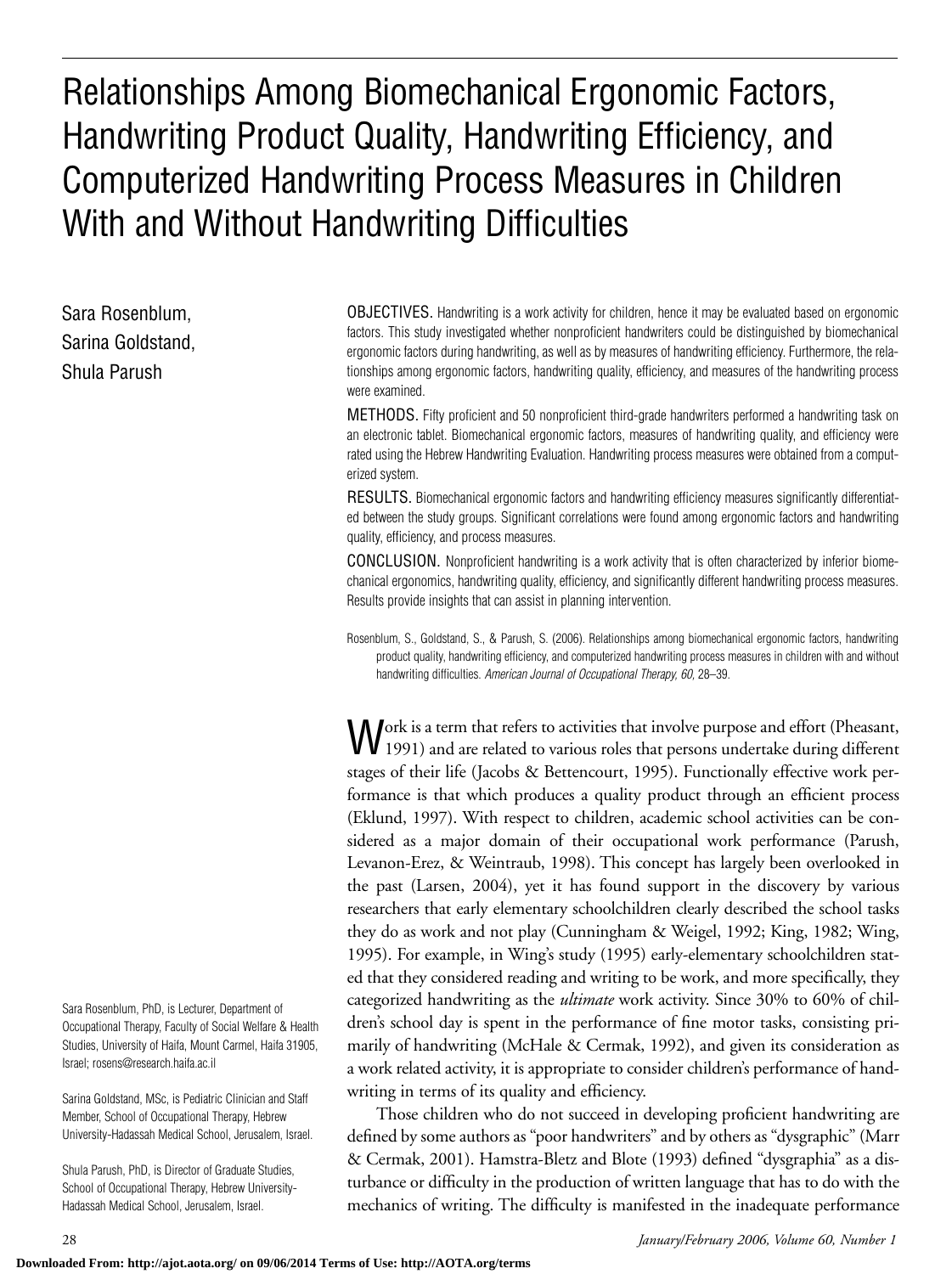of handwriting among children who are of at least average intelligence level and who have not been identified as having any obvious neurological or perceptual-motor problems. It is reported that the prevalence of handwriting difficulties among school-age children varies between 10%–34% (Rubin & Henderson, 1982; Smits-Engelsman, Niemeijer, & Van Galen, 2001; Smits-Engelsman, Van Galen, & Michels, 1995).

Over the years, many methods have been developed for the evaluation of handwriting performance. Most are based on analyzing the quality or legibility of the handwritten product, however, a number of assessments have attempted to examine the overall efficiency of performance by measuring handwriting speed as well (e.g., Hamstra-Beltz & Blote, 1993; Kaminsky & Powers, 1981; Maeland & Karlsdottir, 1991; Rubin & Henderson, 1982; Sovik, Arntzen, & Thygsen, 1987). (For a comprehensive review of handwriting assessments see Rosenblum, Weiss, and Parush, 2003.) However, because handwriting is an important component of the child's "work" at school, consideration of ergonomic factors that contribute to handwriting efficiency and productivity would also seem appropriate (Parush et al., 1998).

Ergonomics is a body of knowledge that focuses on the study of work performance with an emphasis on human safety and productivity (Jacobs & Bettencourt, 1995). Ergonomic factors are those that relate to design of tools, machines, systems, tasks, jobs, and environments for safe, comfortable, and effective human use (Chapanis, 1991). In fact, clinicians and researchers have noted that biomechanical ergonomic factors related to body position and pencil use are characteristic of nonproficient handwriters (Parush et al., 1998). Furthermore, these factors can be easily observed by teachers in the classroom or by clinicians in the therapy setting. Therefore, it is surprising that no consideration is given to ergonomic factors in most handwriting evaluations despite the fact that these could add important information about the child and his or her relationship with handwriting tasks, tools, and with the environment.

Currently, inadequate research exists regarding the relationships among ergonomic factors and handwriting performance. The studies that exist have examined the relationship among handwriting and biomechanical ergonomic factors such as body posture (Blote, Zielstra, & Zoetewey, 1987; Sassoon, Nimmo-Smith, & Wing, 1986) and pencil grip (Blote et al.; Sassoon et al.; Ziviani & Elkins, 1986).

Body posture is generally considered to have an important influence on the efficiency of the writing process and product (Yeats, 1997). Clinicians have observed that trunk instability due to low muscle tone among children prevents them from making necessary postural adjustments while focusing on activities that require fine motor skills such as handwriting (Amundson, 1992). Thus, clinicians have included instruction regarding sitting position as a part of a handwriting instructional curriculum (Graham & Weintraub, 1996). However, studies that investigated body posture among children as they wrote found that much variation exists in their writing posture both within and among them, and that only 50%–60% of the children sit in the recommended upright position (Blote et al., 1987; Sassoon et al., 1986). Moreover, only a weak correlation was found between sitting position and the quality of children's handwriting.

Another biomechanical ergonomic factor that has been considered by clinicians to be related to handwriting performance is pencil grip (Ziviani, 1983). Nevertheless, the results of several studies have indicated that pencil grip varies among children and adults and that the dynamic tripod grip is not the only common functional option (Blote et al., 1987; Herrick & Otto, 1961; Sassoon et al., 1986; Schneck & Henderson, 1990; Ziviani & Elkins, 1986). Furthermore, the research findings related to the relationship between pencil grip and handwriting legibility are not consistent. For example, some researchers have found that the quality of children's written products and their pencil grip are only weakly correlated (Ziviani & Elkins). In addition, most researchers have not found pencil grip to significantly affect handwriting legibility (Ziviani & Elkins), handwriting speed (Parush et al., 1998; Sassoon et al., 1986; Sovik et al., 1982; Ziviani & Elkins), or writing accuracy among children (Sovik, Arntzen, & Teulings, 1982). Yet, Schneck (1991) found that students with handwriting difficulties demonstrated less mature grips than their peers.

However, these studies have had methodological limitations that warrant further research into a possible relationship between pencil grip and handwriting performance. First, in most studies the task chosen was to write a single sentence, and as a result, the effect of fatigue experienced during the performance of extended writing tasks on pencil grip was not considered. In addition, the determination of pencil grip was made based on a single momentary observation and not throughout the task performance, although Blote et al. (1987) reported that some children changed their grip while writing.

In a study performed by Parush and colleagues (1998), researchers compared good and poor handwriters during a paragraph writing task with respect to a number of ergonomic factors that included two other measures related to the dynamic aspects of pencil grip. The first of these, pencil positioning, was defined as whether a child can or cannot automatically and easily establish an appropriate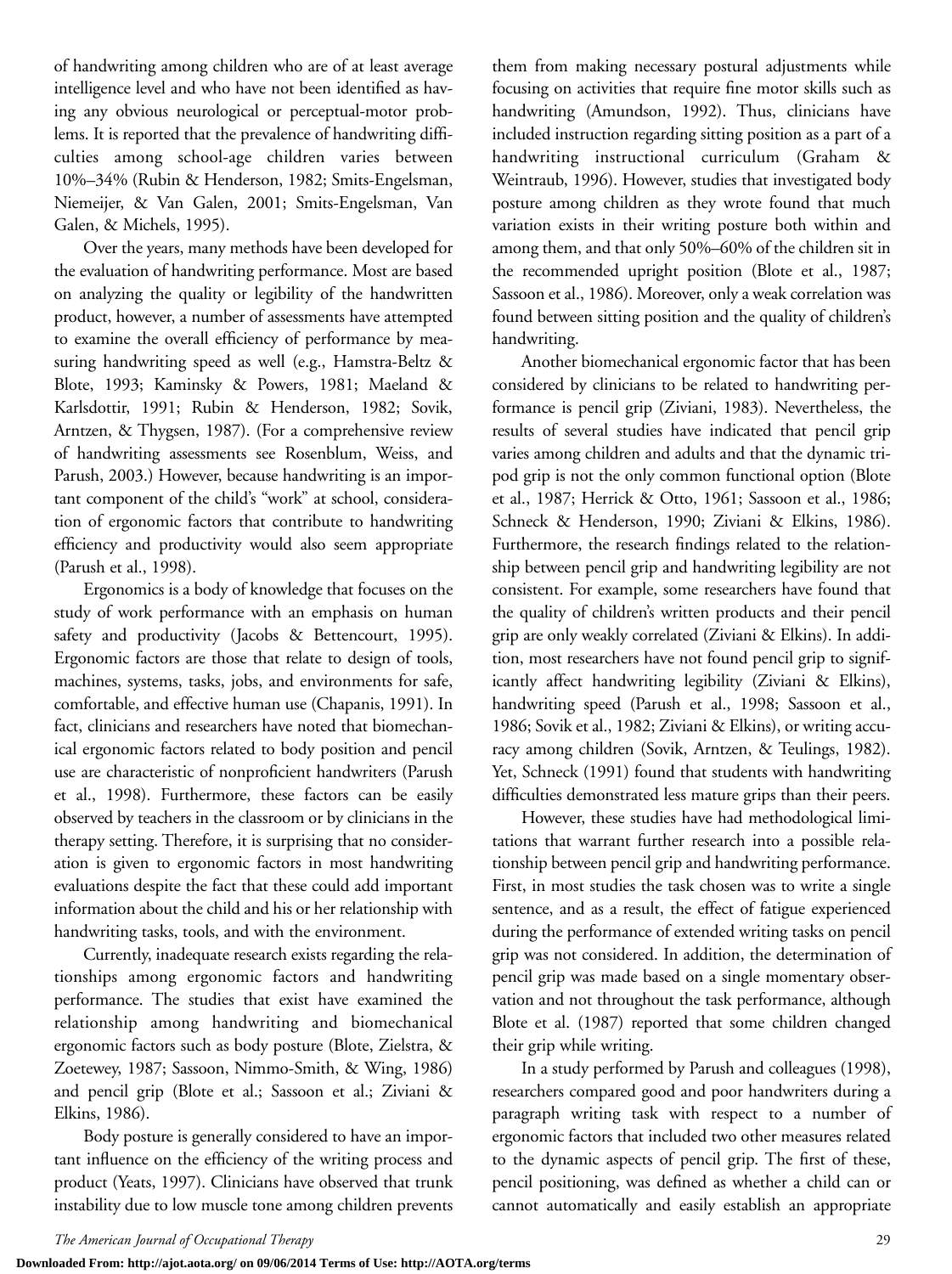pencil grip in preparation for a writing task. The second variable, consistency of pencil grip, was used to score whether and how often a child's grip changed during the performance of a paragraph writing task. Findings from their study revealed significant differences between the study groups in pencil positioning but not in consistency of pencil grip. Yet, as was previously mentioned, Blote and colleagues (1987) reportedly observed that some children do tend to change their writing grip during task performance. Unfortunately, no objective substantiation of this observation was made in their study. Thus, it appears that despite anecdotal observations with respect to both pencil positioning and the consistency with which children hold a writing tool, very little research has been performed to establish their clinical significance.

Thus, the overall picture obtained from the literature is that despite clinicians' belief that biomechanical factors such as those described above should be considered with respect to handwriting performance, research has not adequately determined that these factors can be used to identify poor handwriters. Moreover, studies have shown that these factors vary among children. It is possible that the evidence to support the answers to these questions requires more comprehensive and controlled methodological practices relating to the measurement, criteria, and tasks used (Yakimishyn & Magill, 2002).

As mentioned previously, efficiency is another important issue related to work and ergonomics. To be efficient, effective handwriting performance should be considered not only with respect to the overall handwriting speed, but also with respect to the fluency of handwriting production. In fact, clinical observations have indicated that not only do proficient and nonproficient writers differ with respect to handwriting speed, handwriting product quality, and ergonomic factors, but also that nonproficient handwriters tend to pause during handwriting performance (Benbow, 1995; Kaminsky & Powers, 1981). Because most handwriting product evaluations do not measure fluency, the tendency of poor handwriters to pause while writing was revealed through research that included a computerized data collection system. This system includes a digitizer, that is, an electronic tablet on which the handwriting is performed in tandem with a special pen and computer, to allow for the recording of data that can be used to determine the spatial and temporal features of handwriting in real time (Schoemaker, Shellekens, Kalverboer, & Kooistra, 1994; Schoemaker & Smits-Engelsman, 1997; Smits-Engelsman, Van Galen, & Portier, 1994; Sovik et al., 1987; Wann & Jones, 1986).

The results of these studies seem to indicate that pauses or breaks in writing fluency may have a particular significance in the evaluation of children's handwriting difficulties (Rosenblum, Parush, & Weiss, 2003b). Furthermore, although these computerized studies have provided valuable information regarding the relative duration of pauses between writing strokes of proficient versus nonproficient handwriters, it would seem that the efficiency of handwriting function could also be related to the number of breaks children take when performing prolonged writing tasks such as in writing words, sentences, and paragraphs, and the quantity of writing that they produce between successive breaks.

In a previous study, a computerized system that included a digitizer electronic tablet and Penmanship Objective Evaluation Tool (POET) software (Rosenblum, Parush, & Weiss, 2003a) was used to collect data on objective measures of time and space during the handwriting process. Furthermore, an analysis of the relationship between computerized spatial and temporal measures of the handwriting process and the quality of the handwritten product indicated that a more comprehensive understanding and superior evaluation of developmental dysgraphia would combine the assessment of both these aspects of handwriting performance (Rosenblum, Weiss, & Parush, 2004).

The current study was performed to examine whether proficient and nonproficient writers differ with respect to biomechanical ergonomic factors and measures of handwriting efficiency. Furthermore, the study was also designed to examine the relationships among biomechanical ergonomic factors, handwriting product quality, handwriting efficiency, and computerized spatial and temporal handwriting process measures. It was hoped that the information gained by this study could lead to better insight into phenomena associated with poor handwriting performance, and provide a more sensitive and accurate method of distinguishing between proficient and nonproficient handwriters (Rosenblum et al., 2003a, 2003b).

To this end, the Hebrew Handwriting Evaluation (HHE) (Erez & Parush, 1999) was used to collect data regarding biomechanical ergonomic factors, handwriting product quality, and handwriting efficiency among the study's participants. The HHE, a valid and reliable assessment of Hebrew handwriting, provides structured criteria for rating biomechanical ergonomic factors related to handwriting, and detailed specific criteria for the analysis of handwriting product quality. The HHE also includes measures of handwriting efficiency, operationalized as the number of letters and words a child is observed to produce during a single handwriting sequence, as well as the number of breaks taken by a child during handwriting production. Finally, in addition to the administration of the HHE, the computerized system described previously was used to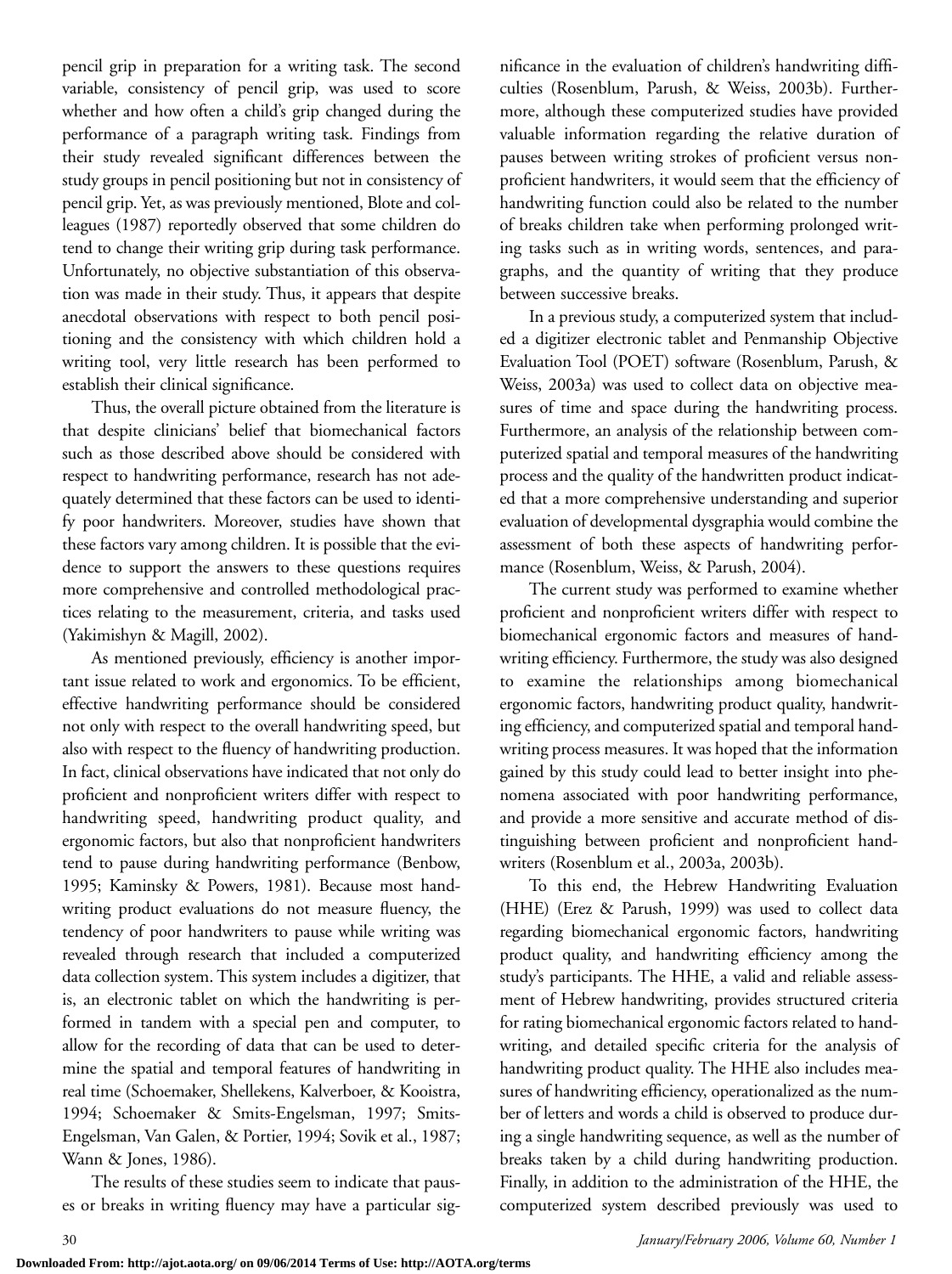collect data from proficient and nonproficient handwriters on objective measures of time and space during the handwriting process.

In this way, the current research addressed the following questions: (1) How do nonproficient and proficient handwriters differ with respect to biomechanical ergonomic factors and/or measures of handwriting efficiency? (2) How does a relationship exist among biomechanical ergonomic factors, handwriting product quality, handwriting efficiency, and/or temporal and spatial handwriting process measures?

## Methods

#### *Study Design*

This study used a cross-sectional design in which the handwriting performance of children with nonproficient handwriting and children with proficient handwriting (matched to the first group by age, sex, and classroom) were compared with respect to biomechanical ergonomic factors and handwriting efficiency. The relationships among measures of biomechanical ergonomic factors, handwriting product quality, handwriting efficiency, and computerized spatial and temporal handwriting process measures were then investigated through correlational analysis.

#### *Participants*

One hundred study participants were recruited from eight regular public schools located in four different types of municipalities in northern Israel (large town, small town, kibbutz, and community settlement). All participants were born in Israel, used the Hebrew language as their primary means of verbal and written communication, and all pupils used their right hand only when handwriting. The participants were composed of two study groups: 50 third-grade nonproficient handwriters, 8.6 years of age ± 3 months and 50 third-grade proficient handwriters, 8.7 years of age  $\pm$  4 months. Third-grade pupils were selected as the target population as a result of research that indicates that by the time a child reaches this grade handwriting has become efficient, organized, and readily available as a tool to facilitate the development of ideas (Berninger, Mizokawa, & Bragg, 1991; Levine, 1993). Thus, children of this age whose handwriting lacks these qualities may be demonstrating a sign of a developmental problem.

The handwriting proficiency status of all 100 participants in this study was established with the aid of the standardized and validated Teachers' Questionnaire for Handwriting Proficiency (TQHP) (Rosenblum, Jessel, Adi-Japha, Parush, & Weiss, 1997) completed by their classroom teachers. The questionnaire was constructed from criteria selected from the literature and handwriting assessments including handwriting legibility, speed, fatigue, and complaints of pain or discomfort while writing (Alston, 1983; Cornhill & Case-Smith, 1996; Rubin & Henderson, 1982). The TQHP was validated for content through a table of specifications by 10 occupational therapy clinicians and researchers who were experienced in the assessment and treatment of handwriting difficulties. Interrater reliability for the TQHP was determined to be high  $(r = .89, p < .001)$ (Rosenblum, Parush, Epsztein, & Weiss, 2003). The teachers were asked to use the questionnaire to evaluate the handwriting of each student in comparison to what they would expect handwriting legibility and speed for children of that age and background. Seventy percent of the nonproficient handwriters identified were boys, a gender bias that has been reported in the literature for children in England (Rubin & Henderson, 1982) and the Netherlands (Smits-Engelsman et al., 1995).

The proficient handwriters were matched to nonproficient handwriters on the basis of gender, age, school, and grade. For each child in the nonproficient handwriting group, a matched control participant was chosen from his or her classroom peers and was therefore taught by the same classroom teacher. There were no statistically significant differences between the two groups with respect to age or gender ratio (30% girls vs. 70% boys in both groups).

Children with documented developmental delay, neurological deficits, or physical impairment were excluded from the study. Permission to carry out this study was granted by the Ministry of Education and signed parental agreement was obtained for each participant.

#### *Instruments*

*The Hebrew Handwriting Evaluation (HHE) (Erez & Parush, 1999)*. The HHE was used to collect data from the proficient and nonproficient handwriters regarding the following three types of outcome variables: (1) biomechanical ergonomic factors, (2) handwriting product quality measures, and (3) handwriting efficiency measures, through their performance of a paragraph copying task. The evaluation provides normative data for second and third graders. During test development, reliability and validity were established and reported in the test manual (Erez & Parush). Internal consistency was high ( $\alpha$  = .81) and interrater reliability ranged from  $r = .75$  to .79.

Construct validity of the HHE has been established by demonstrating statistical significant differences between the performance of children with proficient and poor handwriting (*t* = 2.34; *p* = .027) (Devash, Levi, Traub, & Shapiro, 1995) and across school grades (second and third) (*p* < .013 to *p* < .001) (Erez & Parush, 1999). No significant differences were found for gender.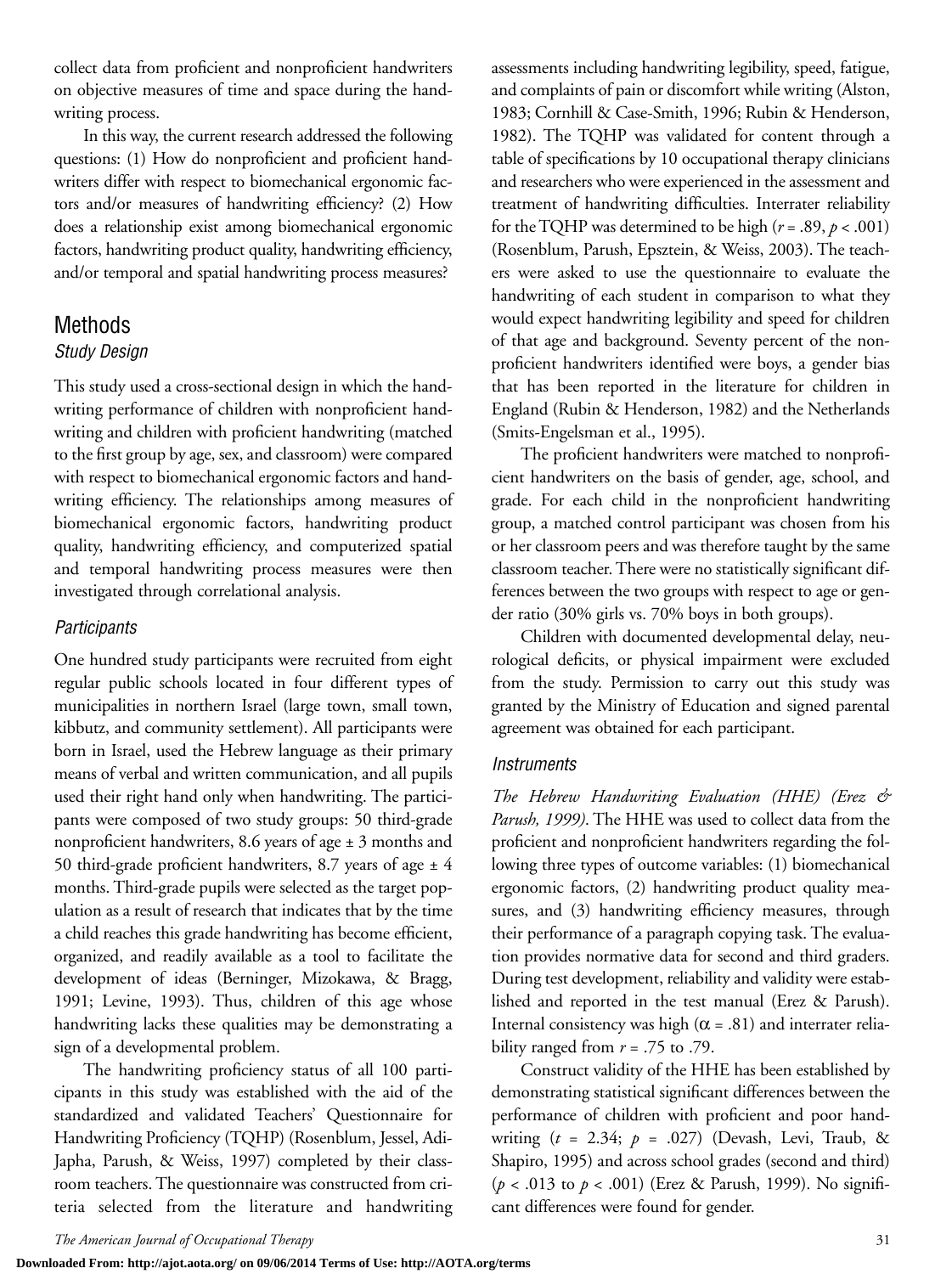The paragraph copying task contains all the letters in the Hebrew alphabet, and included 30 words and 107 letters (Erez & Parush, 1999). The standardized text from the HHE (Erez & Parush) was also chosen in the current study as the paragraph copying task to be analyzed by the digitizer, to enhance the fidelity between subjective (HHE) and the objective (digitizer) approaches.

### HHE Outcome Measures:

- 1. HHE measures of biomechanical ergonomic factors— These are observed according to the standardized HHE protocol (Erez & Parush, 1999) and include the following variables: body posture, pencil grip, pencil positioning, and consistency of pencil grip. All the ergonomic factors except for pencil grip are scored according to predetermined criteria on a 4-point scale, with 1 representing the best performance, and 4 the worst performance.
	- a. Body posture is given a score of 1 if the child sits in an upright position with the head flexed no greater than 30°. A score of 4 is given if the child's head rests on his or her hand or on the table while the other hand writes.
	- b. Pencil grip is evaluated according to the Schneck and Henderson Pencil Grip Rating Scale (Schneck & Henderson, 1990). The scale includes 10 possible pencil grips, arranged according to a developmental sequence. In order to enable recording grips that are not included in the Schneck Rating, an option of "other" was added.
	- c. Pencil positioning is scored as 1 if the pencil is picked up automatically with one hand, and as 4 if the pencil is picked up by the nonwriting hand and then repositioned in his or her writing hand.
	- d. Consistency of pencil grip is scored as 1 if the child's grip does not change while writing, whereas if the grip changes more than twice while writing the text a score of 4 is given.
- 2. HHE outcome measures of handwriting product quality—These include "global legibility," scored on a 4-point Likert scale, from the most legible (1) to the least legible (4), which refers to the overall clarity of the handwriting product.

In addition, the analytic measurement of legibility used in the HHE examined the following three component variables:

- a. Letters erased and/or overwritten—the number of letters that were erased and/or written over.
- b. Unrecognizable letters—the total number of letters that could not be recognized due to the quality of letter closure, rounding of letters, or letter reversals.
- c. Spatial arrangement of the written text, as determined according to detailed and precise criteria, using a caliper that is calibrated to the millimeter. Specifically, these criteria included vertical alignment of letters (including the extensions of letters above and below the lines), the spacing of words and letters (whether too wide or overlapping), and letter size. The minimum score for spatial arrangement is 9, and the maximum is 24.
- 3. HHE measures of handwriting efficiency include the following two variables:
	- a. Handwriting fluency is scored as 1 if the child writes without pausing and 4 if the child stops five or more times.
	- b. Number of letters or words produced per writing sequence is scored 1 when the child writes two to three consecutive words without stopping and 4 if only one letter is written between writing breaks.

For all of the outcome measures of the HHE, a low score indicates better performance and a high score indicates poorer performance.

*Digitizing Tablet and Online Data Collection and Analysis Software* was used to measure spatial and temporal measures of the handwriting process. A suite of online, computerized handwriting evaluations (POET) (Rosenblum et al.,  $2003a$ <sup>1</sup> developed by the researchers via MATLAB<sup>2</sup> software toolkits was used to administer the stimuli and to collect and analyze the data. The evaluation was developed in response to the absence of a quantitative objective handwriting tool for Hebrew language. All writing tasks were performed on A4-size lined paper affixed to the surface of a WACOM3 (404 X 306 X 10 mm) x-y digitizing tablet using a wireless electronic pen with pressure-sensitive tip (Model GP-110). The digitizing tablet system provides raw data as to pen displacement, pressure, and pen tip angle, sampled at 150 Hz via a 650 MHz Pentium III laptop computer. The computerized system enables the collection of spatial, temporal, and pressure data while the child is writing.

Computerized outcome measures included temporal and spatial measures of handwriting kinematics that allowed for the operationalization of handwriting process information. The temporal measures included:

- a. Total time—time taken to write the entire paragraph.
- b. On paper time—the amount of time during the paragraph writing that the pen was in contact with the paper.

<sup>1</sup> POET: http://research.haifa.ac.il/~rosens

<sup>2</sup> MATLAB: http://www.mathworks.com/products/matlab 3 WACOM: http://www.wacom.com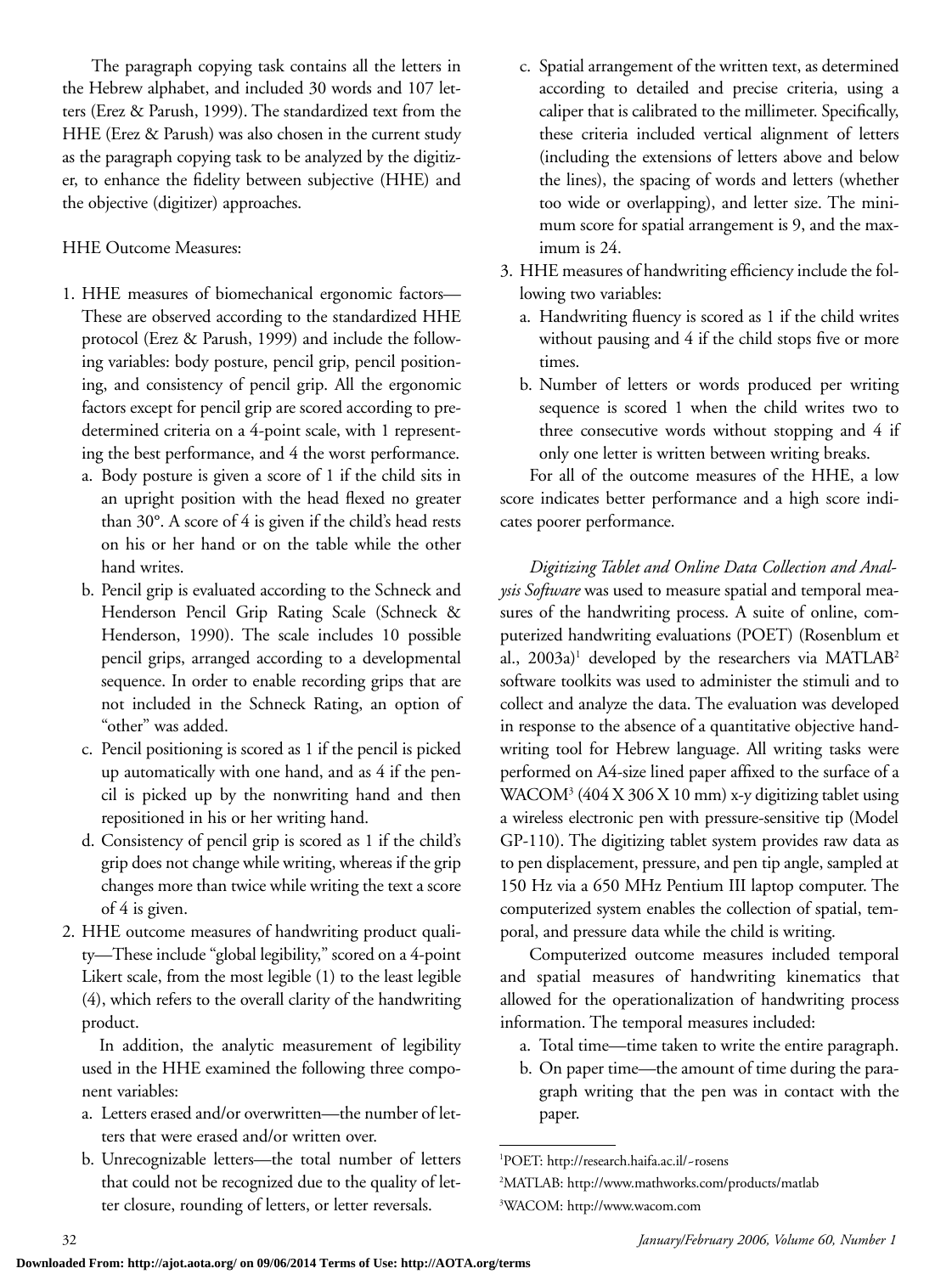c. In air time—the amount of time during the paragraph writing that the pen was not in contact with the paper.

The spatial measures included:

- a. Total length—The total path length of all the characters written in the paragraph.
- b. On paper length—the length of the excursion of the pen during which the pen was in contact with the paper throughout the paragraph writing.
- c. In air length—the length of the excursion of the pen during which it was not in contact with the paper throughout the paragraph writing.

#### *Procedure*

All participants completed the experimental procedure under similar environmental conditions in a quiet classroom in their school. Each subject was tested individually during the morning hours by the same evaluator, who was blinded as to group assignment. In an effort to achieve writing samples that would resemble those typically made by the subjects, all environmental factors were kept as similar as possible to writing conditions that the child would normally experience. Thus, the subject was seated on a standard school chair and in front of a school desk, appropriate to his or her height. Each child was tested during one 45 minute session carried out at his or her school.

The paragraph copying task was presented visually on the computer screen in Hebrew 20-point size font type Gutman Yad-Brush. Biomechanical ergonomic factors and measures of functional handwriting efficiency were observed and documented as the child performed the paragraph copying task on normal writing paper with printed lineature, which was affixed to the digitizing tablet. Each subject was instructed in the same fashion about what he or she would be required to do. The testing for this part of the study took approximately 15 minutes; the subjects had previously engaged in other handwriting tasks (see Rosenblum, Parush, and Weiss [2001] for a full description) for an additional 25 minutes.

The handwriting product quality was then evaluated by an independent research assistant who was blinded as to group assignment, based on the standardized HHE criteria (e.g., global legibility, letters erased or overwritten, unrecognizable letters, and spatial arrangement).

#### *Data Analysis*

To examine whether the nonproficient and proficient handwriting groups differed with respect to biomechanical ergonomic factor and handwriting efficiency scores, frequencies and Mann-Whitney analyses were performed. To investigate what relationships exist among the biomechanical ergonomic factor scores, handwriting product quality scores, handwriting efficiency measure scores, and the computerized temporal and spatial handwriting process measures with respect to all the participants, Spearman correlational analyses were performed. Data were analyzed using the SPSS for Windows analysis program.

## **Results**

The first variables to be analyzed were the biomechanical ergonomic measures, obtained via the HHE. Mann-Whitney analysis applied to these four variables (i.e., body posture, pencil grip, pencil positioning, and consistency of pencil grip) and yielded statistically significant differences between the children with proficient and the nonproficient handwriting for the paragraph copying task (see Table 1). The results of this analysis indicated that children with proficient handwriting received significantly lower scores (i.e., performed better) in all four biomechanical ergonomic variables than did the children with nonproficient handwriting for the paragraph copying task.

Next, Mann-Whitney analyses were performed to compare handwriting efficiency of the study groups. With respect to handwriting fluency, findings indicated that significant differences exist between proficient (*M* = 1.12, *SD* = .47) and nonproficient (*M* = 2.98, *SD* = .86) handwriters  $(Z = 8.38, p = .001)$ . Similarly, with respect to the measure of the number of letters or words produced per writing sequence, Mann-Whitney analysis also revealed significant differences  $(Z = 7.51, p < .001)$  between proficient writers (*M* = 1.10, *SD* = .36) and nonproficient writers (*M* = 2.64,  $SD = 1.00$ .

In order to address the second research question, Spearman correlational analyses were performed, and these results can be found in Table 2. With respect to the relationships among the biomechanical ergonomic factors and handwriting product quality measures of the HHE, significant correlations, ranging from  $r = .29$  to  $r = .50$  ( $p < .01$ ), were found between three of the biomechanical ergonomic factors (i.e., body positioning, pencil positioning, and

**Table 1. Comparison of Biomechanical Ergonomic Factor Measures Between Proficient and Nonproficient Handwriters (Mann-Whitney Analysis)**

| Biomechanical              | Proficient<br>$n = 50$ |      | Nonproficient<br>$n = 50$ |      |      |     |
|----------------------------|------------------------|------|---------------------------|------|------|-----|
| ergonomic factors          | Mean                   | SD   | Mean                      | SD   |      | р   |
| Body positioning           | 1.04                   | 0.20 | 2.14                      | 0.53 | 8.55 | .00 |
| Pencil grip                | 1.42                   | 1.01 | 2.54                      | 1.48 | 4.93 | .00 |
| Pencil positioning         | 1.00                   | 0.00 | 1.84                      | 0.51 | 7.88 | .00 |
| Consistency of pencil grip | 1.12                   | 0.33 | 2.34                      | 0.69 | 7 91 | .00 |

**Downloaded From: http://ajot.aota.org/ on 09/06/2014 Terms of Use: http://AOTA.org/terms**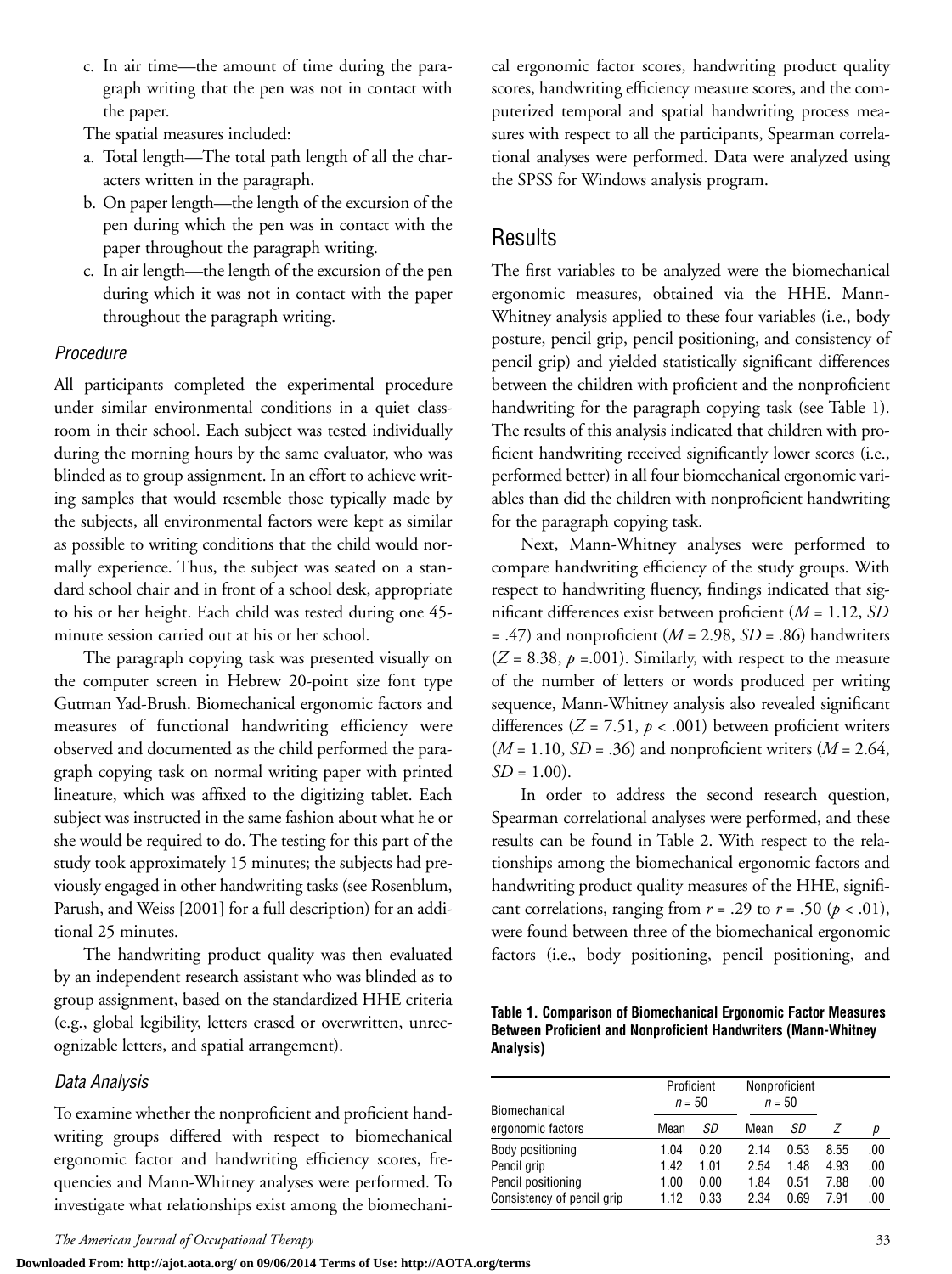consistency of pencil grip) and all four of the handwriting product quality measures. No significant correlations were found between pencil grip and any of the handwriting product quality measures.

Spearman correlation analysis also resulted in significant high correlations, ranging from  $r = .75$  to  $r = .65$  ( $p < .01$ ) between HHE measures of handwriting efficiency and all of the biomechanical ergonomic factors except for pencil grip, for which significant but low correlations were found.

In addition, significant moderate correlations ranging from  $r = .55$  to  $r = .43$  ( $p < .01$ ) were found among handwriting efficiency measures and handwriting product quality measures. Of these, the highest correlations were found between handwriting fluency and global legibility (*r* = .55) and unrecognizable letters (*r* = .53).

Correlational analyses also result in significant correlations, ranging from  $r = .30$  to  $r = .61$  ( $p < .01$ ) among three of the biomechanical ergonomic factors (i.e., body positioning, pencil positioning, and consistency of pencil grip) and five of the computerized objective measures (total time, on paper time, in air time, total length, and in air length). No significant correlations were found between pencil grip and any of the computerized objective measures. No significant correlations were found between on paper length and any of the biomechanical ergonomic factors.

Furthermore, statistically significant correlations ranging from  $r = .69$  to  $r = .46$  ( $p < .01$ ) were found among handwriting efficiency variables and five of the computerized objective measures of the handwriting process (i.e., total time, on paper time, in air time, total length, and in air length). The highest significant correlations were found between in air time and the number of letters or words produced in a writing sequence (*r* = .65) and between in air time and handwriting fluency (*r* = .69).

## Discussion

As handwriting is considered to represent a significant component of children's work at school, one objective of this study was to examine whether biomechanical ergonomic factors related to this task can distinguish between proficient and nonproficient handwriters. In addition, since the examination of work performance includes consideration of work efficiency, measures of handwriting efficiency were also compared between the study groups. Finally, this study was also designed to explore the relationships among biomechanical ergonomic factors, handwriting product quality, handwriting efficiency, and spatial or temporal handwriting process variables, to gain further insight into how these factors relate with respect to children's handwriting performance.

#### **Table 2. Correlation Matrix Among Hebrew Handwriting Evaluation Handwriting Efficiency Variables and Biomechanical Ergonomic Factors, Handwriting Product/Quality Measures, and Spatial/Temporal Computerized Objective Measures (***N* **= 100)**

|                                                   | <b>HHE</b> handwriting<br>efficiency variables |                                                                      |  |
|---------------------------------------------------|------------------------------------------------|----------------------------------------------------------------------|--|
|                                                   | Handwriting<br>fluency                         | Number of<br>letters or<br>words produced<br>per writing<br>sequence |  |
| <b>Biomechanical ergonomic factors</b>            |                                                |                                                                      |  |
| Body positioning                                  | $.75***$                                       | $.67***$                                                             |  |
| Pencil grip                                       | $.29***$                                       | $.32***$                                                             |  |
| Pencil positioning                                | $.69**$                                        | $.70**$                                                              |  |
| Consistency of pencil grip                        | $.67**$                                        | $.65**$                                                              |  |
| Handwriting product quality variables             |                                                |                                                                      |  |
| Global legibility                                 | $.55***$                                       | $.52**$                                                              |  |
| Letters erased or overwritten                     | $.46**$                                        | $.43**$                                                              |  |
| Unrecognizable letters                            | $.53**$                                        | $.47***$                                                             |  |
| Spatial arrangement                               | $.49**$                                        | $.48**$                                                              |  |
| <b>Computerized handwriting process variables</b> |                                                |                                                                      |  |
| Total time                                        | $.69**$                                        | $.66**$                                                              |  |
| On paper time                                     | $.51**$                                        | $.50**$                                                              |  |
| In air time                                       | $.69**$                                        | $.65***$                                                             |  |
| <b>Total length</b>                               | $.51***$                                       | $.46**$                                                              |  |
| On paper length                                   | .28                                            | .01                                                                  |  |
| In air length                                     | $.58**$                                        | $.53**$                                                              |  |

*Note.* \*\* =  $p$  < .01; HHE = Hebrew Handwriting Evaluation.

An important finding of the current study was that proficient and nonproficient handwriters differed significantly with respect to all the biomechanical ergonomic factors measured (i.e., body positioning, pencil grip, pencil positioning, and consistency of pencil grip). Unfortunately, there is a paucity of literature with which to compare these results. In one related study, Parush et al. (1998) found significant differences between proficient and nonproficient handwriters of similar age and gender distributions as in the current study for all of the ergonomic factors assessed except for pencil grip and consistency in pencil grip. On the other hand, Schneck's study (1991) indicated that children with handwriting difficulties had less mature grips than those of their peers.

In light of the inconsistent results revealed by the current and previous studies performed, it is apparent that the question with respect to the effects of pencil grip on writing performance is still unresolved. It is possible that the tools and methods used are not yet sensitive enough to provide definitive results, especially given the variation in grips that characterize even children without handwriting difficulties (Dennis & Swinth, 2001; Greer & Lockman, 1998). Therefore, it is recommended that future research be performed to attempt to resolve this question using methods that can overcome the subtle complexities of this issue.

Nevertheless, the overall finding of this study that nonproficient handwriters displayed inferior biomechanics to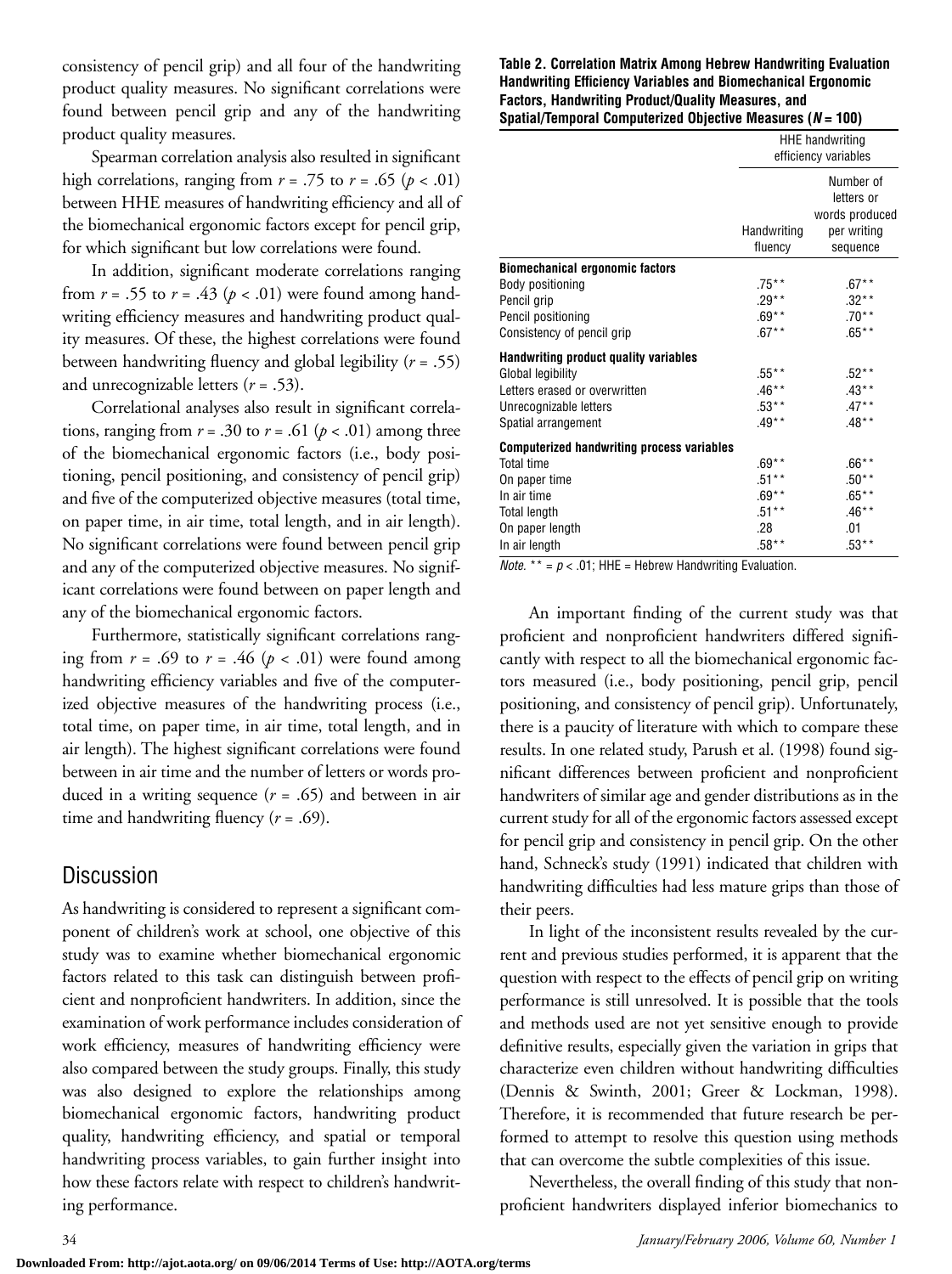those of proficient handwriters is significant when considering how important handwriting is for children to successfully perform their work at school. It is possible that the reduced biomechanical ergonomics that nonproficient writers demonstrate may reflect in part deficiencies in various motor components essential to good handwriting performance (Graham & Weintraub, 1996; Parush et al., 1998; Tseng & Cermak, 1993). For example, poor body positioning may be a manifestation of atypical muscle tone that impacts on the child's ability to stabilize aspects of the upper trunk and arm while simultaneously moving other body parts (Tseng & Cermak). In fact, the results of a recent study by Smith-Zuzovsky and Exner (2004) indicated that optimal body positioning is a significant factor in determining performance in in-hand manipulation skills, something which would seem to be highly relevant in the performance of handwriting tasks. In addition, the researchers observed that children with poor positioning moved frequently in their seats in an attempt to find a more stable and/or comfortable seating position. They suggested that poor body positioning of schoolchildren not only affects the quality of their performance as a result of the biomechanical constraints, but that their attention to the tasks may have been negatively affected. Obviously attention to task is a critical factor in performance of complex activities such as handwriting.

Another example of a potential relationship among deficiencies in body function and poor biomechanical ergonomics during handwriting performance is that the tendency of a child to make multiple changes in pencil positioning may be related to deficiencies in fine motor coordination and in-hand manipulation (Cunningham Amundson, 1992; Exner, 1989).

Proficient and nonproficient handwriters were also compared with respect to handwriting efficiency measures of the HHE. As noted previously, proficient work performance, or in the context of this study handwriting performance, should be performed efficiently. In the current study the measure of handwriting efficiency was operationalized through the observation and documentation of the numbers of letters or words produced in one writing sequence, and by the quantity of written text produced during writing sequences. Obviously, a child who takes frequent breaks when performing a functional writing task and/or does not produce adequate text in between successive writing breaks, is not an efficient handwriter. Unfortunately, previous studies have relied solely on overall handwriting speed to examine the efficiency of handwriting performance.

Results of Mann-Whitney analysis in the current study, which indicate that significant differences exist between proficient and nonproficient handwriters in the amount of pauses they make and the number of letters or words they produce during each writing sequence, suggest that this information should be considered when performing a comprehensive assessment of handwriting. Further research is needed to establish the clinical utility of this approach.

The second study question related to the relationships among biomechanical ergonomic factors, handwriting product quality, handwriting efficiency, and spatial/temporal handwriting process variables, in performance of handwriting. Results of the current study indicated that a number of significant relationships exist among these variables. For example, statistical analysis revealed that use of poor biomechanical ergonomics with respect to the factors assessed, except for pencil grip (i.e., body positioning, pencil positioning, and consistency of pencil grip), was found to have significant moderate to low correlations with components of handwriting quality, such as legibility, letter appearance, and spatial arrangement. The fact that the correlations found among biomechanical ergonomic variables and the handwriting product quality were not higher seems to indicate that other client body functions, such as perceptual-motor skills, behavioral, and/or intelligence capabilities may also impact on the child's handwriting ability (Cornhill & Case-Smith, 1996; Tseng & Cermak, 1993; Tseng & Murray, 1994).

As previously noted however, no significant relationship was found between pencil grip and any of the handwriting product quality variables. These results are in line with the findings of Parush et al. (1998), in which no significant correlations were found among these variables between proficient and poor handwriters in second and third grades. Similar findings were revealed in other studies as well (Burton & Dancisak, 2000; Dennis & Swinth, 2001). In fact, Ziviani and Elkins (1986) found that handwriting legibility did not seem to be adversely affected by even the most atypical grip patterns. Nevertheless, these findings differ from those of Schneck (1991) who found that poor writers had lower grip scores than their classmates with good handwriting. It is important to point out however, that whereas Schneck recruited first-grade students for her study, the other studies relied on older participants who were primarily in second or third grade and above. Thus it is possible that greater variability of mature and immature grip patterns, to be expected among the younger first graders, could partially account for the differences among these study results.

Hence, observation of these biomechanical ergonomic factors as part of a comprehensive handwriting evaluation may supply the therapist with clues about possible underlying mechanisms of poor handwriting performance. More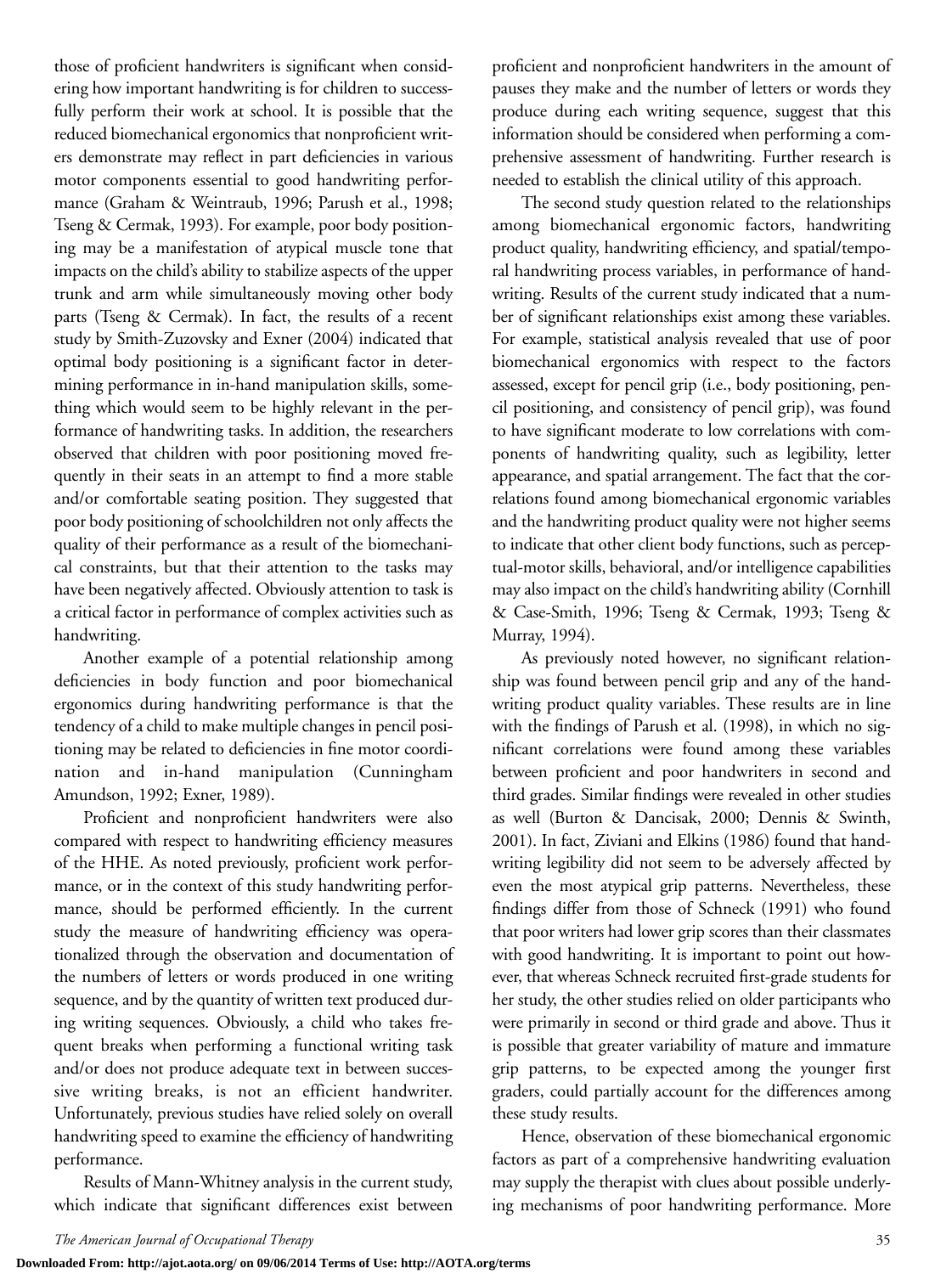research is suggested to establish whether this relationship is a valid one.

Results of correlational analyses in the current study also indicated that significant high correlations exist among measures of handwriting efficiency and the observed biomechanical ergonomic factors of body positioning, pencil positioning, and consistency of pencil grip. In contrast, the correlations between pencil grip type and handwriting efficiency measures, although significant, were lower. These results suggest that a child's ability to perform handwriting tasks efficiently is, at least in part, related to the biomechanical ergonomics they use during handwriting performance. Unfortunately, the lack of research on these issues limits comparison of these results to those of other researchers. More research is recommended to explore these issues further.

Another interesting research finding from this study was that significant moderate correlations were found among handwriting efficiency measures and measures of handwriting product quality. Once again, research on this issue with which to compare these findings is lacking. It could be suggested that, at least in part, the efficiency and fluency with which nonproficient writers perform handwriting tasks could be related to the degree of effort they use in producing letters accurately and in the spatial organization of their writing (Berninger et al., 1997). Future research could be performed to explore this possibility.

This study was also designed to examine the relationships among biomechanical ergonomic measures and objective computerized measures of the handwriting process. Results indicated that all the biomechanical ergonomic criteria measured, with the exception of pencil grip, significantly correlated to handwriting process variables, with exception to on-paper length (i.e., total/in air time, total/in air length). Specifically, the highest correlation ( $r = .60$ ,  $p <$ .01) found was between body position and in air time.

The relationships among ergonomic factors and the handwriting process have received little attention in the literature, despite the fact that previous handwriting experts have called for this issue to be studied (Bonney, 1992). Thus, the current study, in which objective spatial and temporal data collected online during the actual handwriting process were related to findings of structured observations of biomechanical ergonomic factors throughout the performance of the handwriting task, provides new information that suggests that interplay of these variables be considered in planning treatment for nonproficient handwriters.

This study's finding that pencil grip and temporal measures of the handwriting process (i.e., total time, on paper time, and in air time) are not significantly correlated strengthens those of other studies in which no differences were found between global measures of writing speed and types of pencil grips (Koziatek & Powell, 2003; Sassoon et al., 1986; Ziviani, Hayes, & Chant, 1990). The combined results of these studies seem to highlight Bonney's (1992) statement questioning the impact of pencil grip on handwriting.

Overall, the results of studies such as this one provide an important contribution by highlighting the significance of the assessment of biomechanical ergonomic factors in order to better understand why certain children have difficulty in handwriting function and proficiency.

Recent literature has provided objective evidence to support the observations of clinicians that the performance of nonproficient writers is often characterized by the tendency to pause as they are writing (Benbow, 1995; Kaminsky & Powers, 1981). This evidence was revealed through the use of computerized data collection systems, which identified specific spatial and temporal measures of the handwriting process that were significantly different in children with handwriting difficulties as compared to children without such difficulties (Rosenblum et al., 2003b). Results of the correlational analyses in the current study indicated that observed measures of handwriting efficiency in the HHE significantly correlated with all but one of the computerized handwriting process variables (i.e., on paper length). These results suggest that these structured criteria of handwriting efficiency provided through the HHE can be used to further reveal the difficulties nonproficient writers experience in the handwriting process itself.

Recent literature has provided some clues into possible underlying mechanisms that may be associated with discontinuities that often characterize inefficient writing performance. For example, some researchers have suggested that deficits in perceptual-motor skills, including handwriting, are associated with deficiencies in children's ability to perform a motor program with little conscious effort, referred to as the automatization stage of learning a motor skill (Bonney, 1992; Rasmussen & Gillberg, 1999).

In addition, Meulenbroek and Van Galen (1984) suggested that pausing during handwriting performance may serve to give the child opportunity to plan the execution of the next segment, selecting optimal size, speed, and angle, as well as making adjustments in wrist and finger position. Further, it has been suggested that children with discontinuous writing patterns may need to prepare and execute movements sequentially, whereas children who write in a continuous pattern are able to write while simultaneously planning and preparing for upcoming movement execution (Schoemaker et al., 1994).

Another possible mechanism underlying writing dysfluency relates to the suggestion that children with writing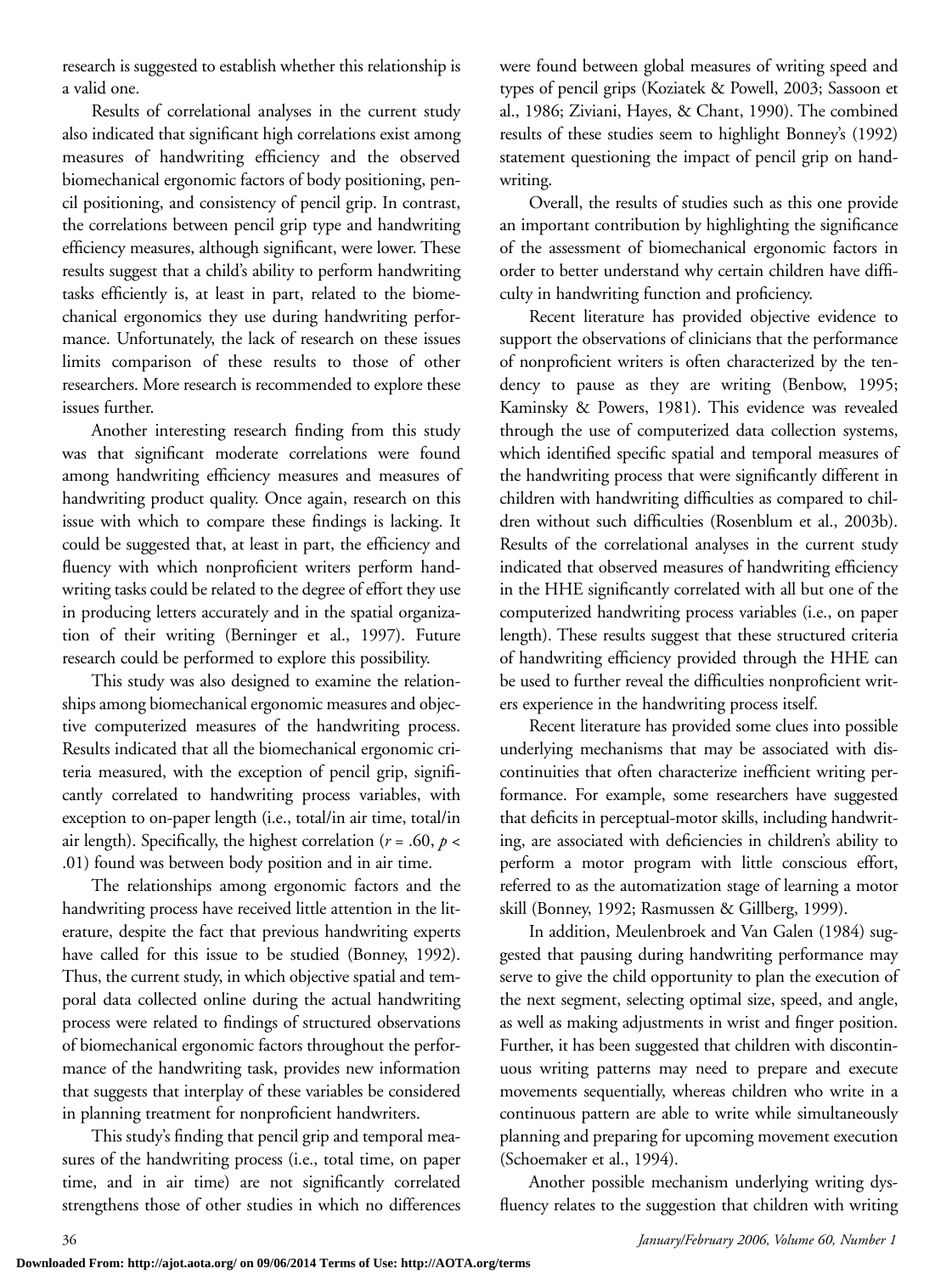problems are aware that their performance is inaccurate and attempt to compensate through increased use of visual feedback (Hulstijn & Mulder, 1986; Schoemaker et al., 1994; Wann, 1987).

Finally, Schoemaker et al. (1994) considered that handwriting dysfluency may stem from biomechanical factors. For instance, a biomechanically unstable or "noisy" system will produce more natural oscillations that show up as dysfluencies in the velocity signal.

In summary, our results suggest that nonproficient handwriters perform significantly differently than proficient handwriters on biomechanical ergonomic factors tested as well as to their efficiency in handwriting performance. Furthermore, significant relationships were found among certain biomechanical ergonomic factors and measures of handwriting product quality, as well as to measures of handwriting efficiency and objective computerized measures of the handwriting process. Because our study design cannot allow for a direct causal relationship to be inferred, further research is necessary to confirm and determine the extent of these relationships.

## Implications for Practice and Future Research

Handwriting deficiencies are one of the primary causes for referral to occupational therapy treatment among school-age children (Barnes, Beck, Vogal, Grice, & Murphy, 2003). Effective management of handwriting problems involves identification and remediation of specific areas of difficulty (Bonney, 1992). The results of the current study support inclusion of measures of biomechanical ergonomic factors and of handwriting efficiency within a comprehensive handwriting evaluation protocol. In so doing, clinicians may better refine their treatment planning and the outcome measures that they can use to monitor treatment effectiveness.

Moreover, information provided by the current research adds to the growing compilation of data regarding various phenomena that may characterize nonproficient handwriting. Previous research has revealed the significance of including measures of the handwriting process to better understand performance of nonproficient handwriters (Rosenblum et al., 2003a, 2003b, 2004). The current research suggests that clinical observations regarding biomechanical ergonomic factors and handwriting efficiency that seemed to characterize children with handwriting difficulties can be substantiated by use of standardized measures. Furthermore, the fact that these factors are associated with one another as well as with handwriting product quality and measures of the handwriting process may help in furthering current conceptualizations regarding handwriting difficulties. However, it is recognized that more research is necessary to confirm and expand on these findings.

## Limitations

It is important to qualify the results of the current study by stating that the study design employed a limited sample size of third-grade Israeli schoolchildren whose primary means of verbal and written communication is through the Hebrew language. In addition, all participants used their right hand while writing. Further research on a wider sample of children from different age groups, diagnostic categories, cultures, and including left-handed handwriters, will help to determine the generalizability and clinical implications of our findings. Furthermore, although this study found associations among certain biomechanical ergonomic factors, handwriting product quality, handwriting efficiency, and objective computerized temporal and spatial data related to the handwriting process, direct causal relationships cannot be inferred. Although our research provides a promising first step in this direction, future research could include a systematic examination of the interactive roles of the cognitive, perceptual-motor, behavior, and ergonomic factors that result in nonproficient handwriting. It is hoped that such information can then guide clinicians in developing optimal assessment and treatment for children with poor handwriting. **▲**

## References

- Alston, J. (1983). A legibility index: Can handwriting be measured? *Educational Review, 35*, 237–242.
- Amundson, S. J. (1992). Handwriting: Evaluation and intervention in school settings. In J. Case-Smith & C. Pehoski (Eds.), *Development of hand skills in the child* (pp. 63–78). Rockville, MD: American Occupational Therapy Association.
- Barnes, K. J., Beck, A. J., Vogal, K. A., Grice, K. O., & Murphy, D. (2003). Perceptions regarding school-based occupational therapy for children with emotional disturbances. *American Journal of Occupational Therapy, 57*(3), 337–341.
- Benbow, M. (1995). Principles and practices of teaching handwriting. In A. Henderson & C. Pehoski (Eds.), *Hand function in the child* (pp. 255–281)*.* St. Louis, MO: Mosby.
- Berninger, V., Mizokawa, D., & Bragg, R. (1991). Theory-based diagnosis and remediation of writing. *Journal of School Psychology, 29,* 57–59.
- Berninger, V. W., Vaughan, K. B., Abbott, R. D., Abbott, S. P., Woodruff, R., Brooks, A., et al. (1997). Treatment of handwriting problems in beginning writers: Transfer from handwriting to composition. *Journal of Educational Psychology, 89*, 652–666.
- Blote, A. W., Zielstra, E. M., & Zoetewey, M. W. (1987). Writing posture and writing movements of children in kindergarten. *Journal of Human Movement Studies, 13,* 323–341.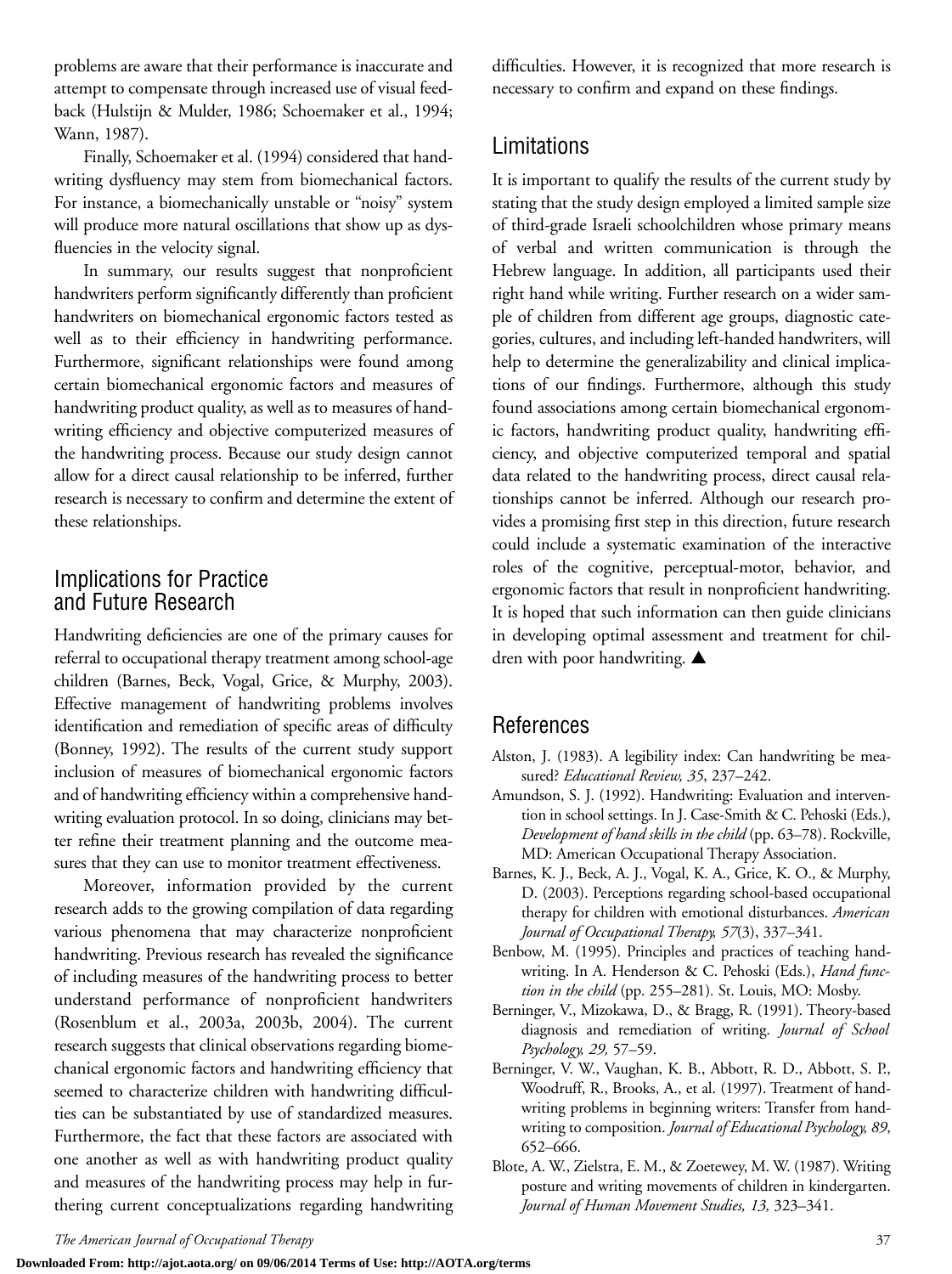- Bonney, M. A. (1992). Understanding and assessing handwriting difficulty: Perspectives from the literature. *Australian Occupational Therapy Journal, 39*(3), 7–15.
- Burton, A. W., & Dancisak, M. J. (2000). Grip form and graphomotor control in preschool children. *American Journal of Occupational Therapy, 54*(1), 9–19.
- Chapanis, A. (1991). To communicate the human factors message, you have to know what the message is and how to communicate it. *Human Actors Society Bulletin, 34*, 1–4.
- Cornhill, H., & Case-Smith, J. (1996). Factors that relate to good and poor handwriting. *American Journal of Occupational Therapy, 50*, 732–739.
- Cunningham, B., & Weigel, J. (1992). Preschool work and play activities: Child and teacher perspectives. *Play and Culture, 5*, 92–99.
- Cunningham Amundson, S. J. (1992). Handwriting: Evaluation and intervention in school settings. In J. Case-Smith & C. Pehoski (Eds.), *Development of hand skills in children* (pp. 63–78). Bethesda, MD: American Occupational Therapy Association.
- Dennis, J. L., & Swinth, Y. (2001). Pencil grasp and children's handwriting legibility during different-length writing tasks. *American Journal of Occupational Therapy, 55*(2), 175–183.
- Devash, L. E., Levi, M., Traub, R., & Shapiro, M. (1995). *Reliability and validity of the Hebrew Handwriting Evaluation*. Unpublished doctoral dissertation, School of Occupational Therapy, Faculty of Medicine, Hebrew University, Jerusalem, Israel.
- Eklund, J. (1997). Ergonomics, quality and continuous improvement—Conceptual and empirical relationships in an industrial context. *Ergonomics, 40*(10), 982–1001.
- Erez, N., & Parush, S. (1999). *The Hebrew Handwriting Evaluation* (2nd ed.). Jerusalem, Israel: School of Occupational Therapy, Faculty of Medicine, Hebrew University of Jerusalem.
- Exner, C. E. (1989). Development of hand function. In P. N. Pratt & A. S. Allen (Eds.), *Occupational therapy for children* (2nd ed., pp. 235–258). St. Louis, MO: Mosby.
- Graham, S., Berninger, V. W., & Weintraub, N. (1998). The relationship between handwriting style and speed and legibility. *Journal of Educational Research, 5*, 290–296.
- Graham, S., & Weintraub, N. (1996). A review of handwriting research: Progress and prospects from 1980 to 1994. *Educational Psychology Review, 8,* 8–87.
- Greer, T., & Lockman, J. J. (1998). Using writing instruments: Invariances in young children and adults. *Child Development, 69*(4), 888–902.
- Hamstra-Bletz, L., & Blote, A. (1993). A longitudinal study on dysgraphic handwriting in primary school. *Journal of Learning Disability, 26*, 689–699.
- Herrick, V. E., & Otto, W. (1961). Pressure on point and barrel of a writing instruments. *Journal of Experimental Education, 30,* 215–230.
- Hulstijn, W., & Mulder, T. (1986). Motor dysfunctions in children. Towards a process-oriented diagnosis. In H. T. A. Whiting & M. G. Wade (Eds.), *Themes in motor development.* The Hague, The Netherlands: Nijhoff.
- Jacobs, K., & Bettencourt, C. M. (1995). *Ergonomics for therapist*s. Boston: Butterworth–Heinemann.
- Kaminsky, S., & Powers, R. (1981). Remediation of handwriting difficulties, a practical approach. *Academic Therapy, 17,* 19–25.
- King, N. R. (1982). Work and play in the classroom. *Social Education, 46,* 110–113.
- Koziatek, S. M., & Powell, N. J. (2003). Pencil grips, legibility, and speed of fourth-graders' writing in cursive. *American Journal of Occupational Therapy, 57*(3), 284–288.
- Larsen, E. A. (2004). Children's work: The less-considered childhood occupation. *American Journal of Occupational Therapy, 58*(4), 369–379.
- Levine, M. D. (1993). *Developmental variation and learning disorders*. Cambridge, MA: Educators Publishing.
- Maeland, A. F., & Karlsdottir, R. (1991). Development of reading, spelling and writing skills from third to sixth grade in normal and dysgraphic school children. In J. Wann, A. M. Wing, & N. Sovik (Eds.), *Development of graphic skills* (pp. 179–189). London: Academic Press.
- Marr, D., & Cermak, S. (2001). Consistency of handwriting development in the early elementary years: A literature review. *Israel Journal of Occupational Therapy*, *10*, E109–E129.
- McHale, K., & Cermak, S. A. (1992). Fine motor activities in elementary school: Preliminary findings and provisional implications for children with fine motor problems. *American Journal of Occupational Therapy, 46*, 898–892.
- Meulenbroek, R. G. J., & Van Galen, G. P. (1984). Movement analysis of repetitive writing behaviour of first, second and third grade primary school children. In H. S. R. Kao, G. P. Van Galen, & R. Hoosain (Eds.), *Graphonomics: Contemporary research in handwriting* (pp. 71–92). Amsterdam: North-Holland.
- Parush, S., Levanon-Erez, N., & Weintraub, N. (1998). Ergonomic factors influencing handwriting performance. *Work, 11,* 295–305.
- Pheasant, S. (1991). *Ergonomics, work and health.* Gaithersburg, MD: Aspen.
- Rasmussen, P., & Gillberg, C. (1999). AD(H)D, hyperkinetic disorders, DAMP, and related behaviour disorders. In K. Whitmore, H. Hart, & G. Willems (Eds.), *A Neurodevelopmental approach to specific learning disorders* (pp. 134–156). London: Cambridge University Press.
- Rosenblum, S., Jessel, A., Adi-Japha, E., Parush, S., & Weiss, P. L. (1997). Quantitative characteristics of normal and dysgraphic children in Hebrew script. *Proceedings of the 9th Biennial Conference of the International Graphonomics Society* (pp. 71–72) Italy: Genoa.
- Rosenblum, S., Parush, S., Epsztein, L., & Weiss, P. L. (2003). Process versus product evaluation of poor handwriting among children with developmental dysgraphia and ADHD. In H. L. Teulings & A. W. A. Van Gemmert (Eds.), *Proceedings of the 11th Conference of the International Graphonomics Society* (pp. 169–173). Scottsdale, AZ.
- Rosenblum, S., Parush, S., & Weiss, P. (2001). Temporal measures of poor and proficient handwriters. In R. G. J. Meulenbroek & B. Steenbergen (Eds.), *Proceedings of the 10th Biennial Conference of the International Graphonomics Society* (pp. 119–125). Nijmegen, The Netherlands: University of Nijmegen.